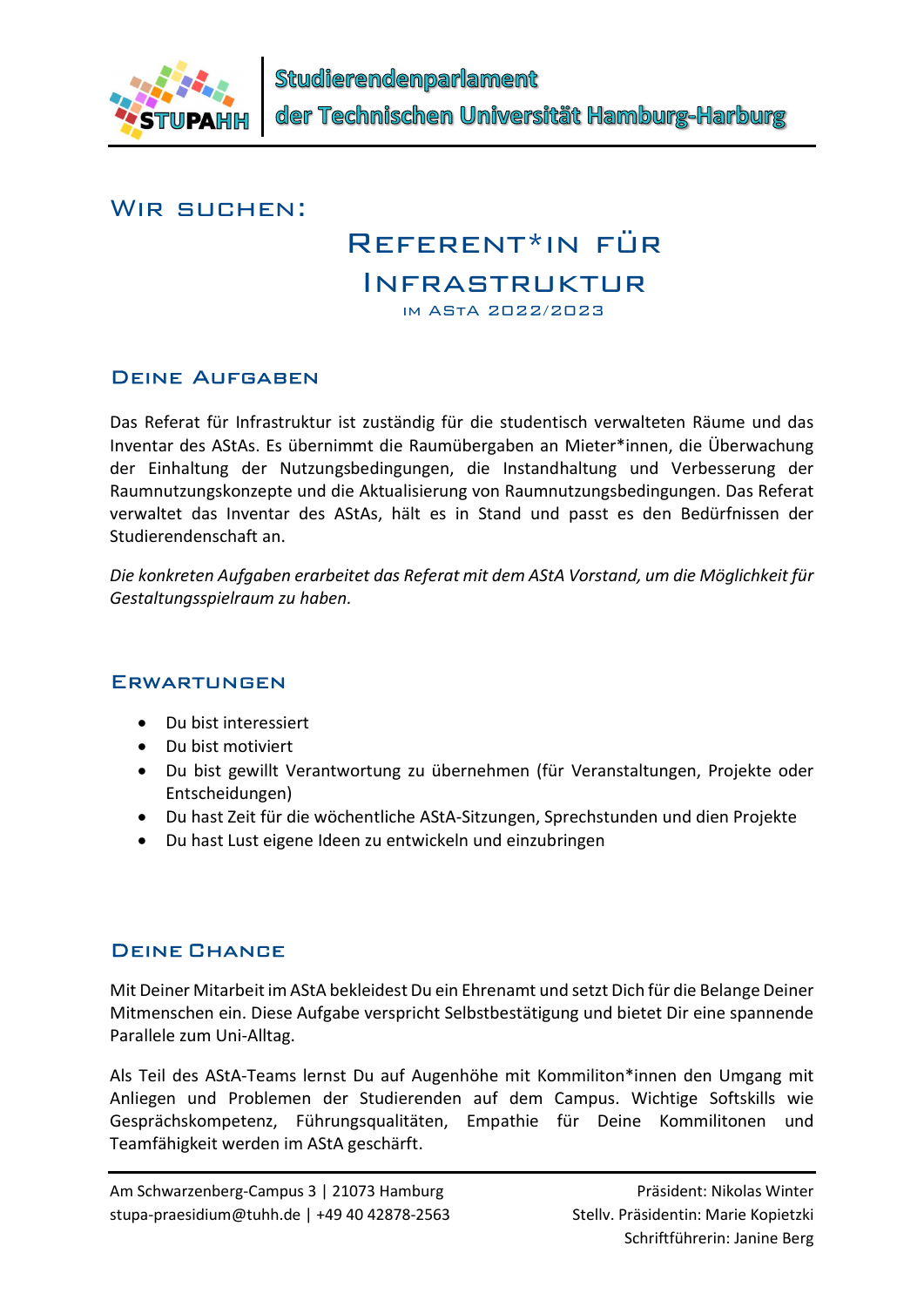

Studierendenparlament

der Technischen Universität Hamburg-Harburg

Du bekommst die Möglichkeit Dich für die Belange der Studierenden, also die Bedürfnisse und Forderungen von Dir und Deinen Kommiliton\*innen, einzusetzen. Dabei lernst Du alle Facetten der Universität kennen, denn neben deinem Studium wirst Du Dich sicherlich auf das hochschulpolitische Parkett begeben und auch mit der Verwaltung das ein oder andere Problem angehen und diskutieren.

Als AStA-Mitglied bekommst Du eine monatliche Aufwandsentschädigung von 200€.

#### Du bist interessiert? Los geht's!

Dann bewirb Dich beim Präsidium des Studierendenparlaments!

Als Bewerber\*in musst Du ordentlich immatrikuliertes Mitglied der Studierendenschaft der TUHH sein. Die Bewerbung muss die folgende Form besitzen:

- 1. Titel des Amtes
- 2. Vor- und Zuname
- 3. Anschrift
- 4. Fachschaftszugehörigkeit
- 5. Angaben zum Arbeitsprogramm der Kandidatin oder des Kandidaten.
- 6. Angaben zu bisheriger Gremienarbeit.
- 7. Eigenhändig unterschriebene Erklärung der Kandidatin oder des Kandidaten, dass er oder sie zur Kandidatur bereit ist.

Wenn Du noch Fragen zum Amt der\*des Referent\*in für Gleichstellung hast, dann komm während der Sprechzeiten im AStA vorbei! Dort wird dir jeder gerne deine Fragen beantworten.

Bitte sende uns Deine Bewerbung als PDF an stupa-praesidium@tuhh.de zu. Als zu wählende Person sollst du dich auf einer Sitzung des Studierendenparlaments selbst vorstellen und Fragen zu dir und der Tätigkeit beantworten beziehungsweise selbst stellen.

Es gelten §10 und §37 der Wahlordnung der Studierendenschaft der TUHH.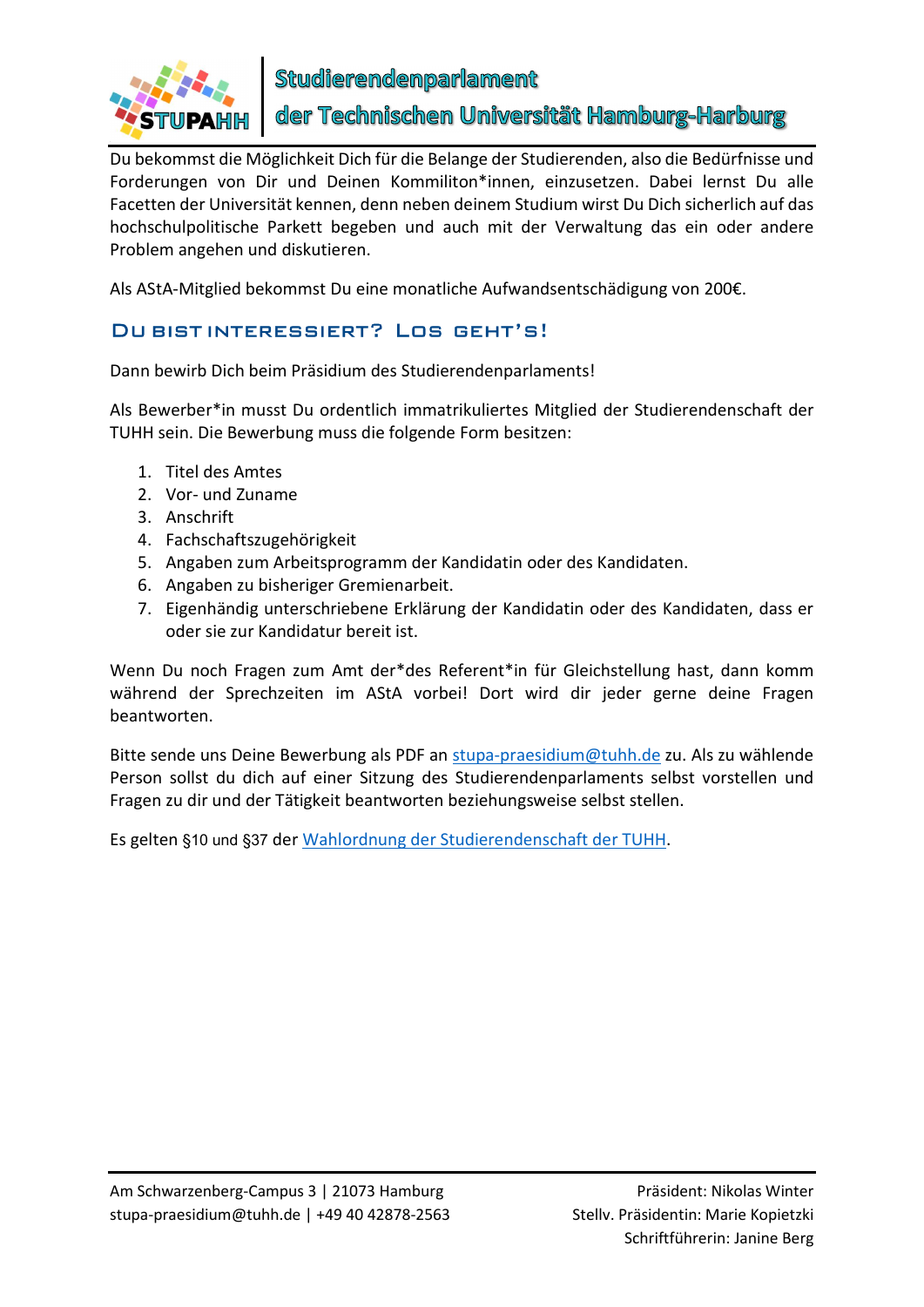

We are looking for:

# Department for infrastructure

in the AStA 2022/2023

#### Your Tasks

The department for Infrastructure is responsible for the rooms managed by the student body. It is responsible for handing over rooms to tenants, monitoring compliance with the terms of use, maintaining and improving room use policies, and updating room use conditions. The department maintains and adapts the inventory to the needs of the student body.

Each department discusses their specific tasks with the AStA chairpersons in order to have the possibility to implement their own ideas.

#### Expectations

- · You should be interested in or passionate about this issue
- You are motivated to research and invest your time in it
- · You want to formulate ideas and concepts and present them to make them happen
- You want to change and improve the current situation
- · You want to take up responsibility for these matters
- · You have time for the mandatory AStA meetings Wednesday 2:00 PM and your consultation hours

#### Your opportunity

Taking action in the AStA is an honorary position, you will be able to help a lot of other students. Being an advisor is a self-affirmative and fulfilling position. It also generates a fascinating and exciting concurrent activity to day to day student life.

Having tasks in the AStA team trains your personal soft skills and communication, to acknowledge matters of all kinds and interest levels and help others is the main function of this position. You will learn about consultation competence, leadership, big scale organizing, negotiation competence and empathy for different situations.

You have the chance to represent the wants of the student body and your general needs and problems you think we face every day. You will have a chance to get to know TUHH in a different light and what happens below the surface student life. If you feel dedicated and want